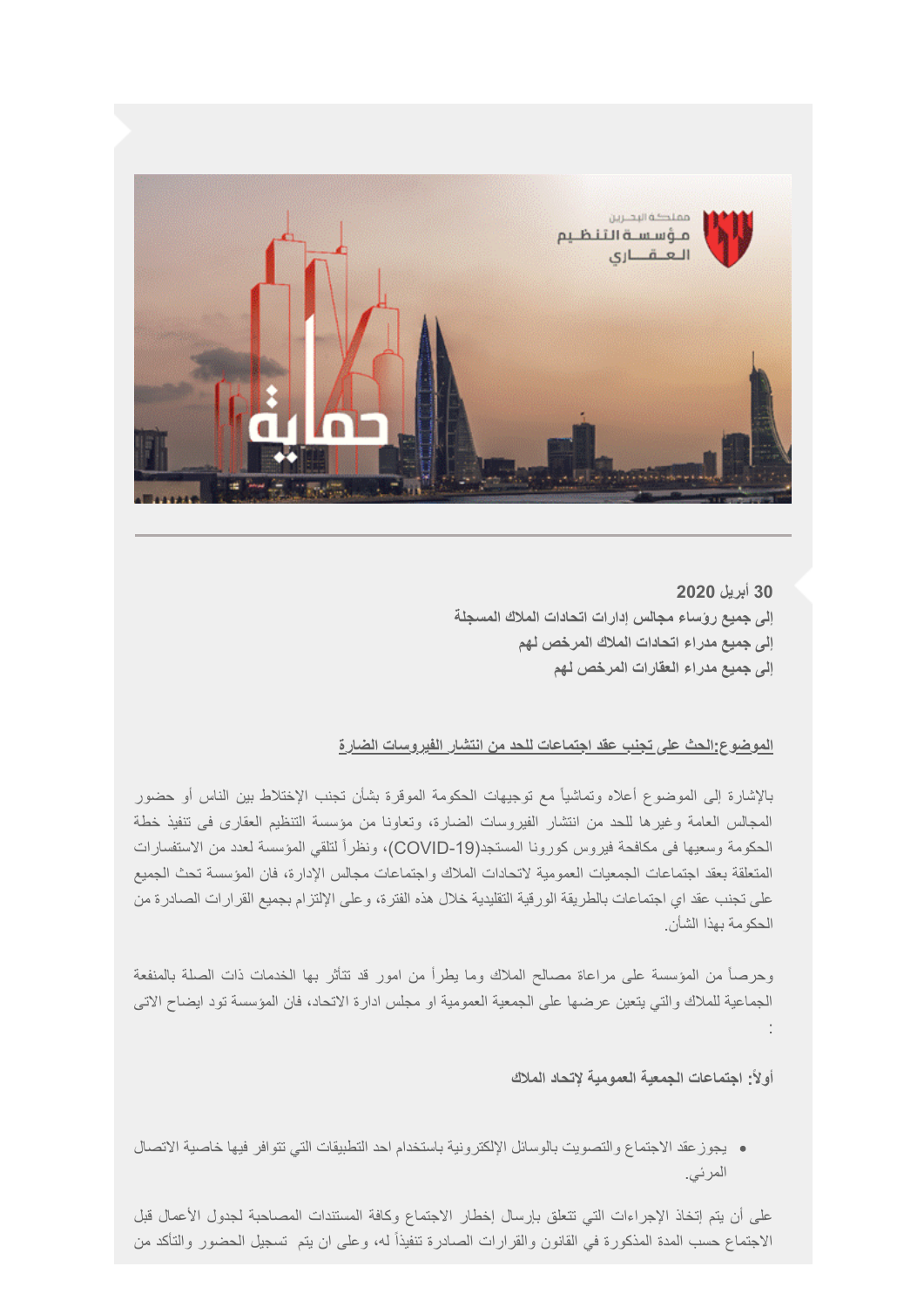توافر النصاب القانوني من عدمھ في یوم الاجتماع، وكذلك التأكد من حضور المراقب المحاید حال تعیینة ً بناء على طلب اتحاد الملاك، وتدوین محضر الاجتماع ثم تمریره على باقي الملاك بعد الإنتھاء الإجتماع.

- **ملاحظة:** بعد موافقة اعضاء اتحاد الملاك، یتعین اضافة آلیة التصویت الالكترونیة للموافقة على النظام الأساسي كتعدیل في الجزء الثالث من النظام الرئیسي، وفقاً لما نصت علیھ القرارات المنظمة بشؤون اتحادات الملاك والعقارات المشتركة.
- **التصویت باستخدام ورقة التصویت:** من الممكن ان یتم استخدام ورقة التصویت كأحد الخیارات التي تتیح تدوین القرارات والتصویت مع أو ضد القرار المذكور. على أن یتم إرسال أوراق التصویت عبر البرید الالكتروني الى رئیس الاجتماع قبل الموعد المحدد لعقد الإجتماع.

**ثانیاً : اجتماعات مجلس إدارة اتحاد الملاك :**

- یجوزعقد الاجتماع والتصویت بالوسائل الإلكترونیة باستخدام احد التطبیقات التي تتوافر فیھا خاصیة الاتصال المرئي.
- من الممكن الاستمرار بعقد اجتماعات مجلس الإدارة بالطریقة التقلیدیة بحضور خمسة أعضاء كحد أقصى، والتصویت بأغلبیة الأعضاء الحاضرین، مع مراعاة تنفیذ توجیھات الحكومة بالإلتزام بالتباعد الإجتماعي والاجراءات الصحیة والتدابیر الاحترازیة.

### **توضیح**

یطبَق القانون رقم (27) لسنة 2017 بإصدار قانون تنظیم القطاع العقاري، والقرار رقم (٧) لسنة ٢٠١٨ بتنظیم أحكام اتحاد الملاك والعقارات المشتركة فیما لم یرد ذكره من أحكام في ھذا التعمیم. علماً بأن مؤسسة التنظیم العقاري بصدد إصدار قرار جدید بتنظیم احكام اتحادات الملاك في العقارات المشتركة، حیث ینظم القرار ھذه الأحكام وأمور أخرى تتعلق بإتحادات الملاك. للمزید من المعلومات ولمتابعة أخر المستجدات والأمور الأخرى المتعلقة بأعمال المؤسسة یرجى زیارة موقع المؤسسة [BH.GOV.RERA.WWW](http://www.rera.gov.bh/) و متابعة حساب إنستغرام المؤسسة عبر .@RERA.BH

**وتفضلوا بقبول خالص الشكر والتقدیر ،،،**

#### **30 April 2020**

**To All Chairmen of Registered Owners Associations Board of Directors To All Licensed Owners Associations Managers To All Licensed Property Managers** 

# **Subject: Avoiding the conduct of meetings to limit the spread of harmful viruses**

With reference to the above topic and in line with the esteemed government directions on avoiding gathering with people or attending public assemblies and others to limit the spread of harmful viruses, the Real Estate Regulatory Authority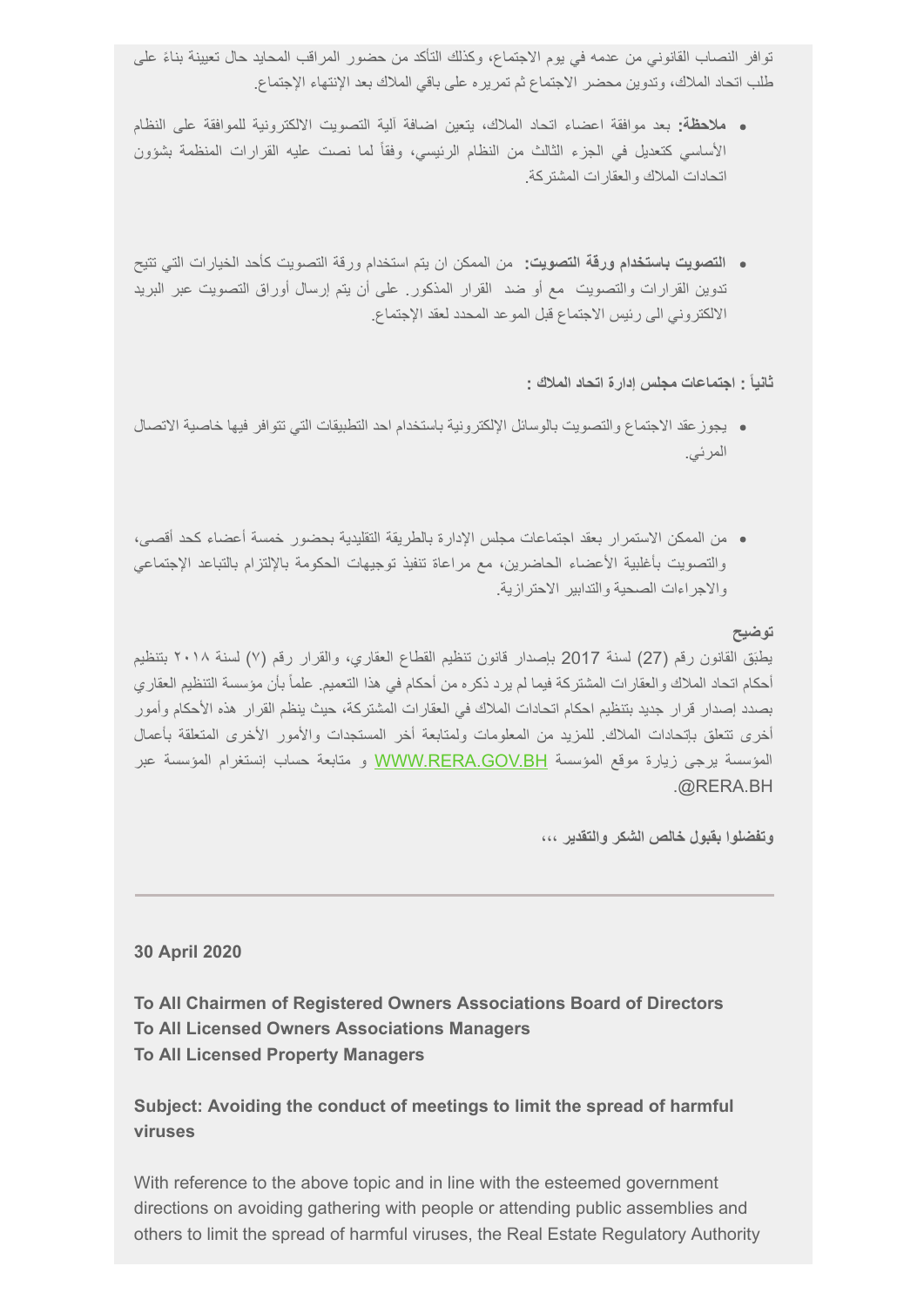and in cooperation in the implementation of the government's plan and its endeavor to combat the emerging corona virus (COVID-19), and as RERA received a number of inquiries regarding holding general assembly meetings for owners' associations and board meetings, RERA would like to urges everyone to avoid holding any traditional physical meetings during this period, and to abide by all decisions issued by the government in this regard.

Therefore, and as RERA takes into consideration the interests of the unit owners and matters that may affect the services related to the collective benefit of the owners, in which must be presented to the general assembly or the owner's associations Board of Directors, RERA would like to clarify the following:

### **First: The General Assembly of the Owners Associations Meetings**

• The meeting and voting may take place by electronic means using one of the applications that provides the feature of video calling.Provided that measures are taken regarding sending the meeting notification and all documents accompanying the agenda prior to the meeting according to the period mentioned in the law and the resolution issued in implementation thereof, and that attendance is recorded, and that the quorum is available on the day of the meeting, as well as ensuring the presence of the appointed independent observer by the owners associations, and the minutes of the meeting are recorded and passed on to the rest of the owners after the meeting ends.

**Note:** After the approval of the owners association, the electronic voting mechanism for approval of the article of association must be added as an amendment to the third part of the bylaws, as stipulated in the Resolution regulating owners associations and joint properties

Voting by using a voting paper: The voting paper can be used as one of the options that allows you to write down the decisions and vote with or against the said decision. The voting papers should be sent by e-mail to the Chairman of the Board of Directors before the date set for holding the meeting.

### **Second: Meetings of the Board of Directors of the Owners Associations:**

- The meeting and voting may take place by electronic means using one of the applications that provides the feature of video calling.
- It is possible to continue holding the meetings of the Board of Directors in the traditional physical way, with a maximum of five members attending, and voting by a majority of the members present, taking into consideration the implementation of the government's directives to adhere to social distancing, health measures and precautionary measures.

### **Clarification**

Law Number. (27) Of 2017 Promulgating the Real Estate Sector Regulation Law and Resolution No. 7 of 2018 Regulating Owners' Associations and Joint